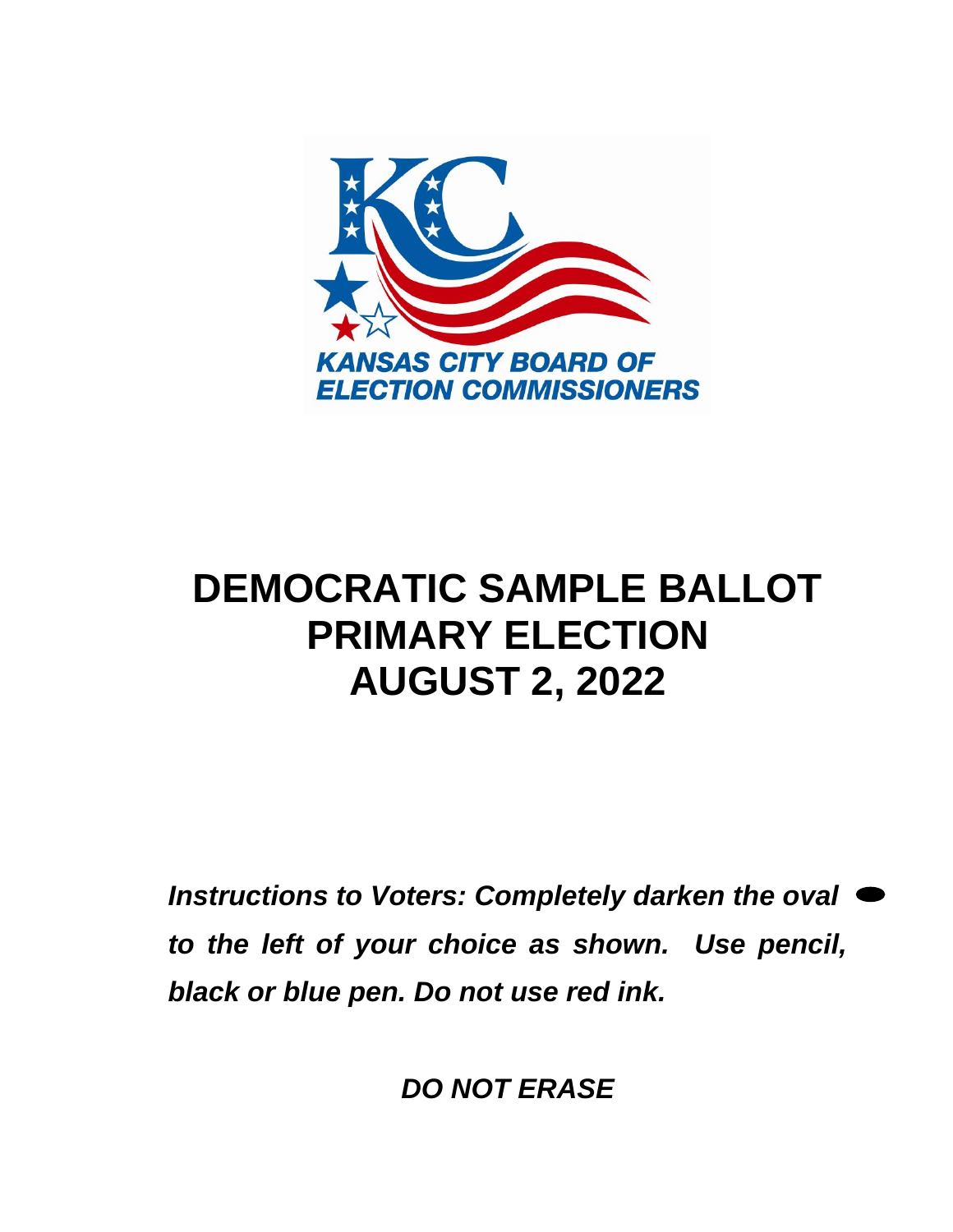### **DEMOCRATIC PARTY SAMPLE BALLOT PRIMARY ELECTION AUGUST 2, 2022**



**VOTE FOR ONE**

# **FOR U.S. SENATOR**

- Lewis Rolen
- $\bigcirc$ Gena Ross
- Carla Coffee Wright
- Josh Shipp
- 0000000 Spencer Toder
- Lucas Kunce
- Jewel Kelly
- Clarence (Clay) Taylor
- $\bigcirc$ Pat Kelly
- $\bigcirc$ Trudy Busch Valentine
- $\bigcirc$ Ronald (Ron) William Harris

### **FOR STATE AUDITOR**

Alan Green

# **FOR U.S. REPRESENTATIVE – DISTRICT 5**

- Emanuel Cleaver, II  $\bigcirc$
- $\bigcirc$ Maite Salazar

### **FOR STATE SENATOR**

**District 8:**  $\bigcirc$  Antoine D. Jennings

# **FOR STATE REPRESENTATIVE**

- 
- **District 19:**  $\bigcirc$  Wick Thomas ◯ Ingrid Burnett
- 
- **District 22:** Davitta L Hanson  $\bigcirc$  Yolanda Young  $\bigcirc$  Kevon Graves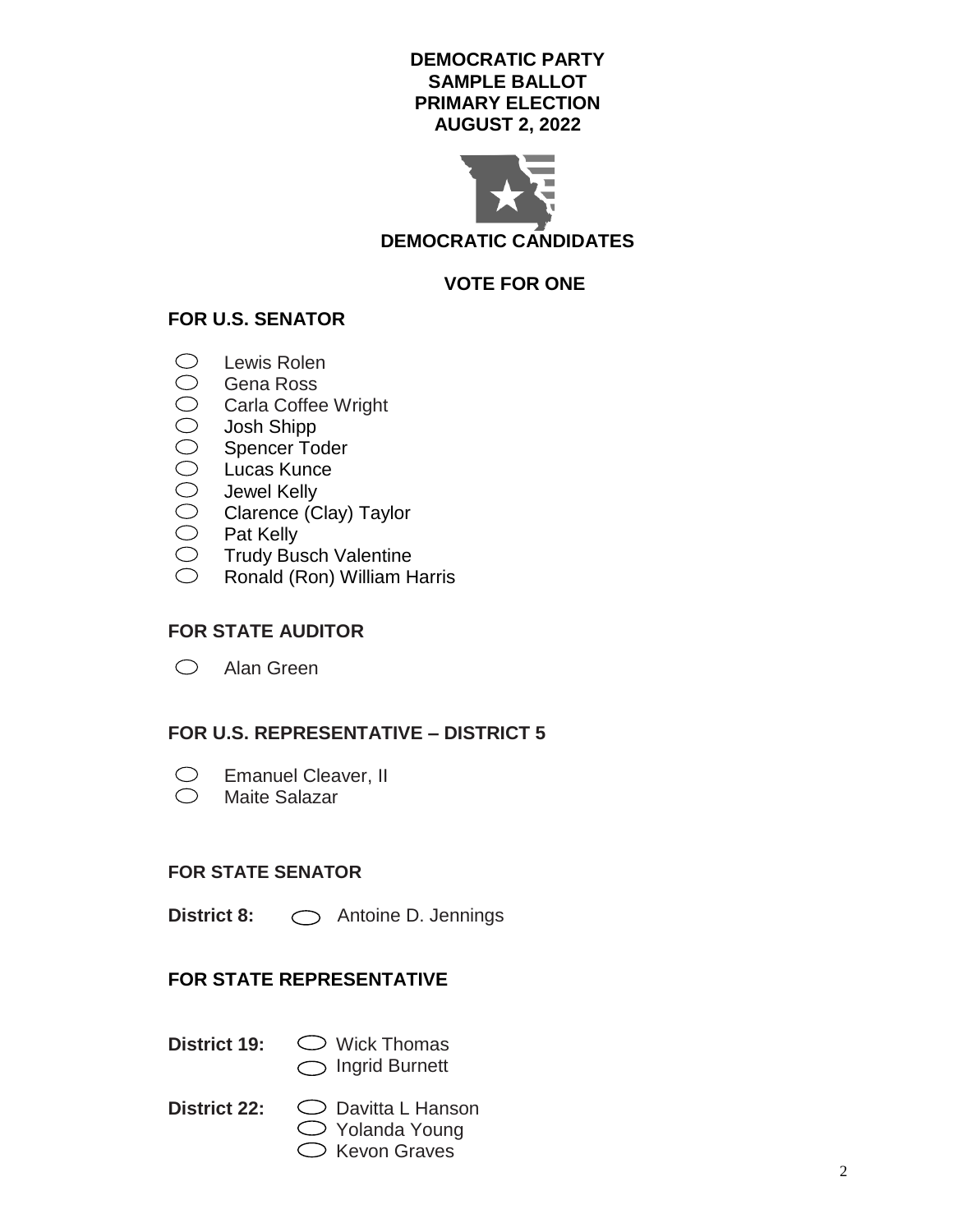- District 23:  $\bigcirc$  Michael L. Johnson
- District 24:  $\bigcirc$  Emily Weber
- **District 25:**  $\bigcirc$  **Patty Lewis**
- District 26:  $\bigcirc$  Ashley Bland Manlove
- District 27:  $\bigcirc$  Richard Brown
- District 28:  $\bigcirc$  Jerome Barnes
- District 35:  $\bigcirc$  Keri Ingle
- **District 36:** John D Boyd Jr  $\bigcirc$  Annette Turnbaugh ◯ Anthony Ealy
- **District 37:**  $\bigcirc$  Mark A. Sharp

### **COUNTY EXECUTIVE - JACKSON COUNTY**

 $\bigcirc$  Frank White, Jr.

 $\bigcirc$  Stacy Lake

# **COUNTY LEGISLATOR – 1ST DISTRICT**

- Geoff Gerling
- $\bigcirc$  Justice Horn
- Manuel "Manny" Abarca IV

### **COUNTY LEGISLATOR – 2ND DISTRICT**

- Lorenzo Johnson
- $\bigcirc$  Mitchell W. Sudduth
- $\bigcirc$  Venessa Huskey

# **COUNTY LEGISLATOR – 3RD DISTRICT**

 $\bigcirc$  Charlie Franklin

### **COUNTY LEGISLATOR – 4TH DISTRICT**

- $\bigcirc$  DaRon McGee
- Michael Ricardo Brown

### **COUNTY LEGISLATOR – 6TH DISTRICT**

 $\bigcirc$  Amanda Toomey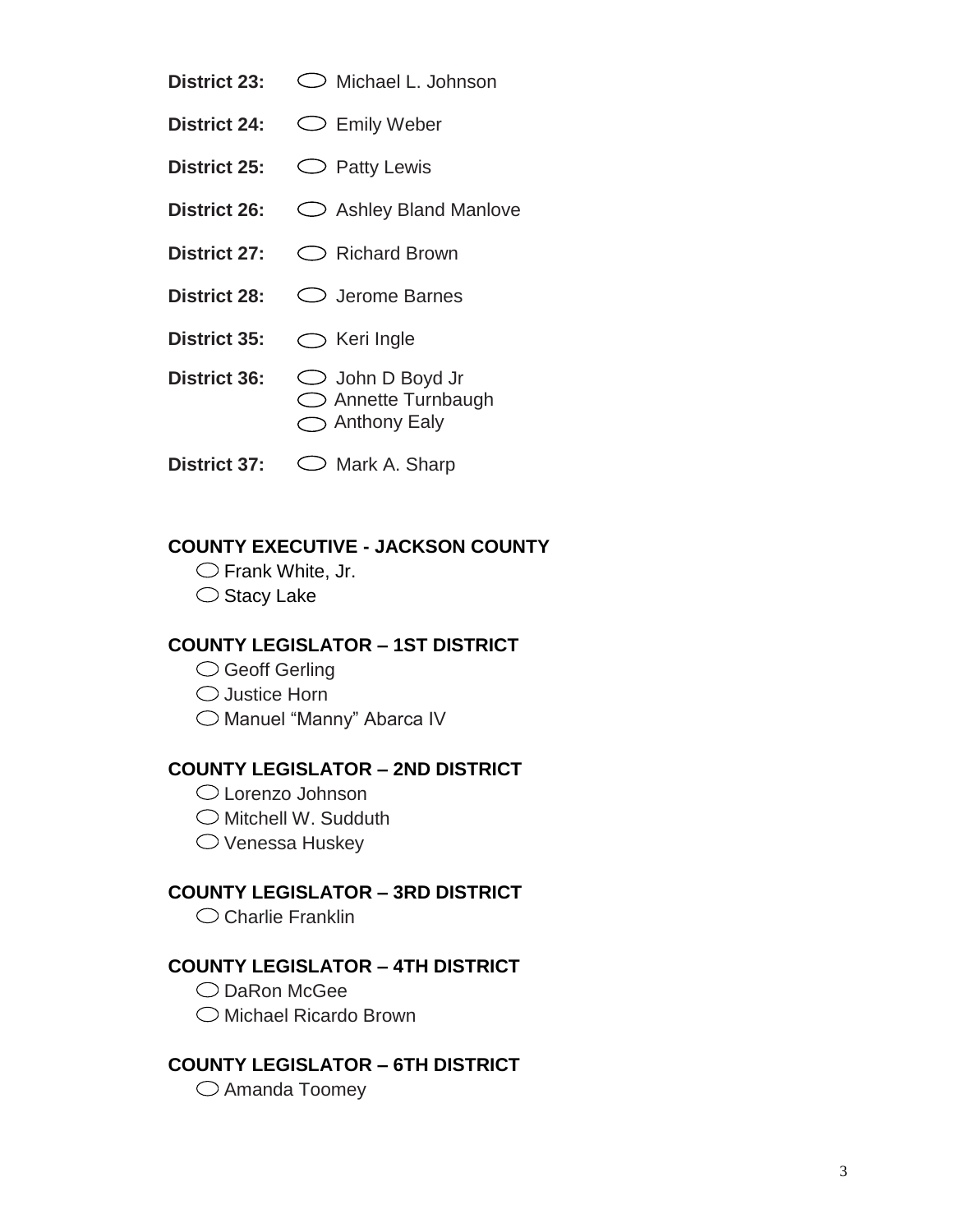# **COUNTY LEGISLATOR – 1ST DISTRICT AT-LARGE**

 $\bigcirc$  Jalen Anderson

# **COUNTY LEGISLATOR – 2ND DISTRICT AT-LARGE**

- $\bigcirc$  Zac Sweets
- O Donna Peyton
- $\bigcirc$  Ryan Meyer

# **COUNTY LEGISLATOR – 3RD DISTRICT AT-LARGE**

- $\bigcirc$  Megan Marshall
- $\bigcirc$  Tony Miller
- $\bigcirc$  Delmira Quarles

# **DEMOCRATIC CANDIDATES**

- $\bigcirc$  Salvador Lopez  $\bigcirc$  Mary Hill
- $\bigcirc$  John Fierro

 $\bigcirc$   $\longrightarrow$ 

Write-in

# **2nd Ward 2nd Ward**

- 
- $\bigcirc$  Elmer Taylor "Byron"  $\bigcirc$
- $\bigcirc$  -Write-in

# **3rd Ward 3rd Ward**

 $\bigcirc$   $\longrightarrow$ 

# **4th Ward 4th Ward**

- 
- $\bigcirc$

# **5th Ward 5th Ward**

John "Coach" Comstock Antoinette Ramirez

$$
\bigcirc \frac{}{\text{Write-in}}
$$

# **FOR COMMITTEEMAN FOR COMMITTEEWOMAN**





Write-in



Write-in



 $\circ$  . Write-in Write-in

 $\bigcirc$  Randy Hite  $\bigcirc$  Sarah Starnes

 $\bigcirc$  . Write-in Write-in

 $\bigcirc$  -Write-in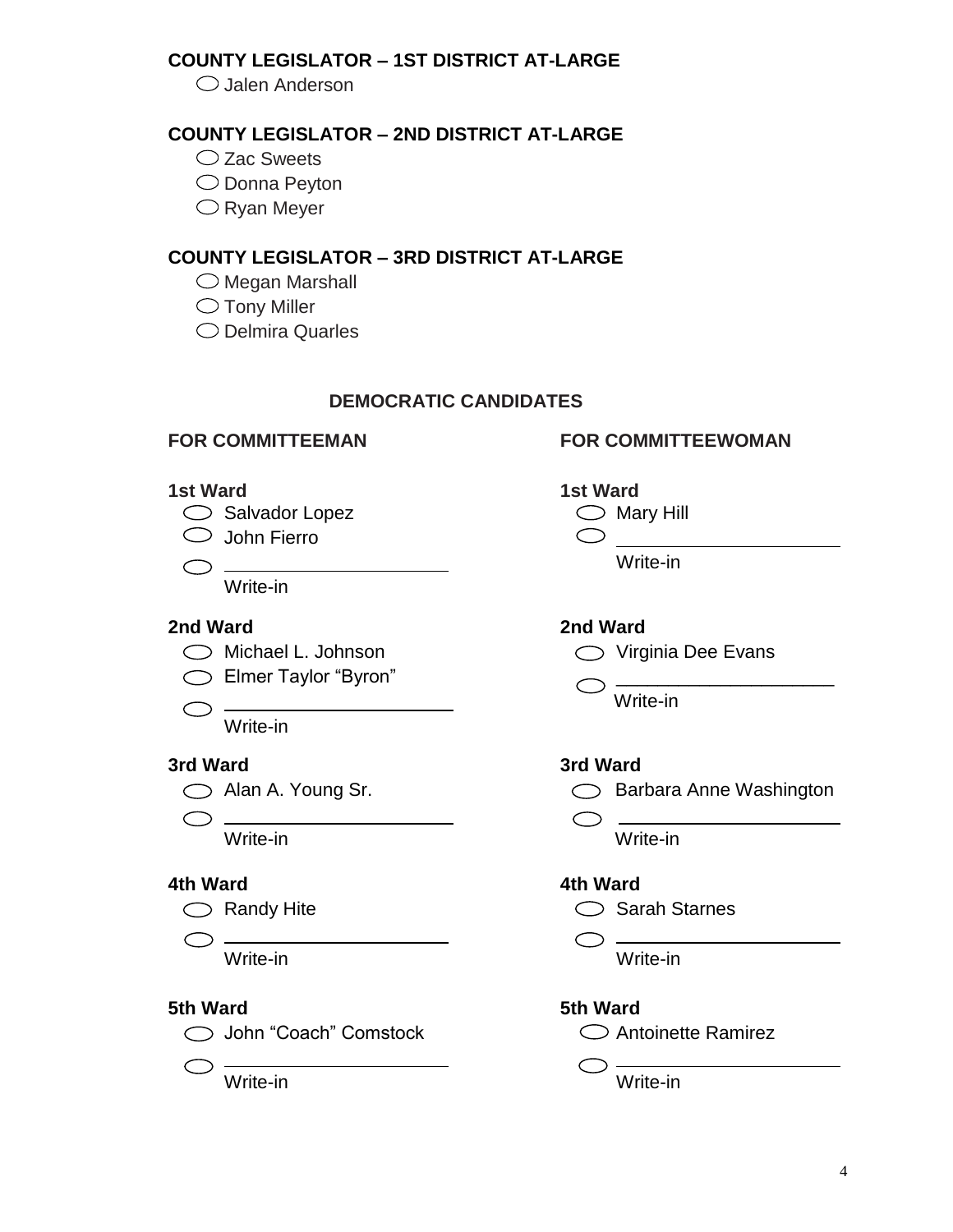### **DEMOCRATIC CANDIDATES**

### **6th Ward 6th Ward**

\_\_\_\_\_\_\_\_\_\_\_\_\_\_\_\_\_\_\_\_\_

### **7th Ward 7th Ward**

 $\bigcirc$  Da-Nearle "Chiefy" Clarke  $\bigcirc$  Sonya Bailey

\_\_\_\_\_\_\_\_\_\_\_\_\_\_\_\_\_\_\_\_\_

### **8th Ward 8th Ward**



### **9th Ward 9th Ward**

Write-in Write-in

- -

Write-in

 $\bigcirc$ 

### **12th Ward 12th Ward**

- $\bigcirc$  Manuel "Manny" Abarca IV  $\bigcirc$  Patricia A. Hernandez
- \_\_\_\_\_\_\_\_\_\_\_\_\_\_\_\_\_\_\_\_\_\_ \_\_\_\_\_\_\_\_\_\_\_\_\_\_\_\_\_\_\_\_\_\_

$$
\bigcirc
$$

### **FOR COMMITTEEMAN FOR COMMITTEEWOMAN**

 $\bigcirc$  Jared Wight  $\bigcirc$  Beth Low-Smith

 $\begin{array}{ccc}\n\circ & \circ & \circ & \circ\n\end{array}$ Write-in Write-in

 $\bigcirc$  -Write-in Write-in

Alex Sachs Marsha Lerenberg

 $\bigcirc$ Write-in Write-in

C Jonathan Rand C Cathleen (Katie) Lillis<br>
C Cathleen (Katie) Lillis

 $\bigcirc$   $\hspace{0.1cm}$   $\hspace{0.1cm}$   $\hspace{0.1cm}$   $\hspace{0.1cm}$   $\hspace{0.1cm}$   $\hspace{0.1cm}$   $\hspace{0.1cm}$   $\hspace{0.1cm}$   $\hspace{0.1cm}$   $\hspace{0.1cm}$   $\hspace{0.1cm}$   $\hspace{0.1cm}$   $\hspace{0.1cm}$   $\hspace{0.1cm}$   $\hspace{0.1cm}$   $\hspace{0.1cm}$   $\hspace{0.1cm}$   $\hspace{0.1cm}$ 

### **10th Ward 10th Ward**

- $\bigcirc$  Tom Wyrsch  $\bigcirc$  Becky Schimmel
- ◯ Ashley Bland Manlove

 $\bigcirc$  -Write-in

### **11th Ward 11th Ward**

John Burnett Ingrid Burnett

 $\bigcirc$ Write-in Write-in

Write-in Write-in

### **13th Ward 13th Ward**

◯ Dale Walker  $\bigcirc$  Nancy M. Simons

 $\overline{\text{Write-in}}$   $\overline{\text{Write-in}}$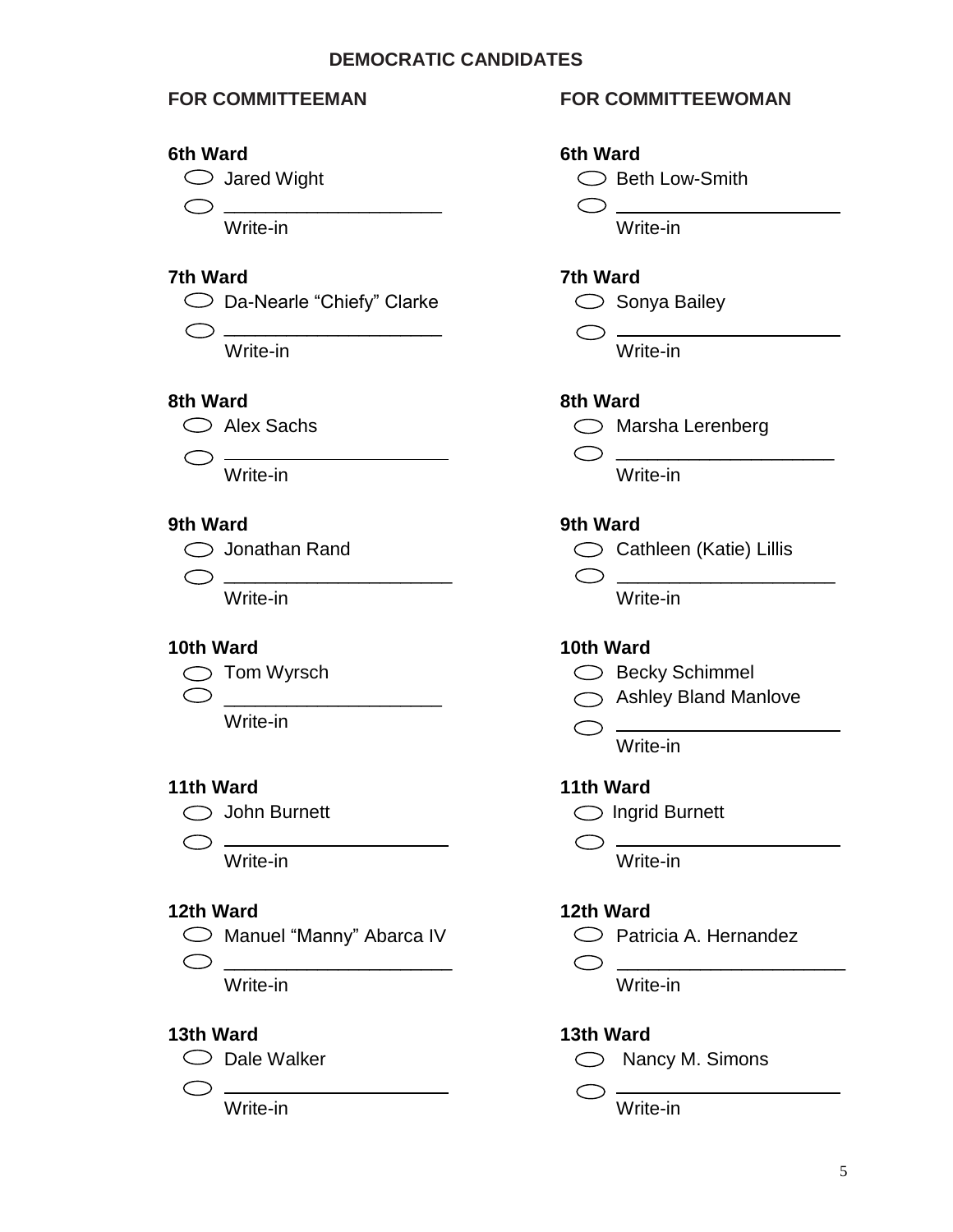### **DEMOCRATIC CANDIDATES**

### **14th Ward 14th Ward**

 $\bigcirc$   $\frac{1}{\text{Write-in}}$   $\bigcirc$   $\frac{1}{\text{Write-in}}$ 

### **15th Ward 15th Ward**

- ◯ Thurman Davis  $\bigcirc$  Velda Cook
- Lawrence W. Crawford
- $\bigcirc$

Write-in

### **16th Ward 16th Ward**

- 
- \_\_\_\_\_\_\_\_\_\_\_\_\_\_\_\_\_\_\_\_\_ ————————————————————<br>Write-in Write-in

### **17th Ward 17th Ward**

- 
- \_\_\_\_\_\_\_\_\_\_\_\_\_\_\_\_\_\_\_\_\_ \_\_\_\_\_\_\_\_\_\_\_\_\_\_\_\_\_\_\_\_\_\_

 $\bigcirc$   $-$ 



 $\bigcirc$   $\frac{1}{\text{Write-in}}$   $\bigcirc$   $\frac{1}{\text{Write-in}}$ 

### **20th Ward 20th Ward**

$$
\bigcirc
$$

### **22nd Ward 22nd Ward**



 $\bigcirc$  .

### **FOR COMMITTEEMAN FOR COMMITTEEWOMAN**



Write-in

 $\overline{\bigcirc}$ 



 $\circlearrowright$  Craig Bland  $\circlearrowright$  Melissa A. Douglas

Write-in Write-in

### **18th Ward 18th Ward**

 $\bigcirc$  Ronald White  $\bigcirc$  Angela S. White

 $\bigcirc$  — Write-in Write-in

### **19th Ward 19th Ward**

 $\bigcirc$  Cecil Williams  $\bigcirc$  Kristi D. Whitaker

No Candidate Filed Cathy Spainhower

 $\bigcirc$  . Write-in Write-in

◯ Geoff Gerling and Collection Collection Collection Collection Collection Collection Collection Collection Collection Collection Collection Collection Collection Collection Collection Collection Collection Collection Col

 $\overline{\bigcirc}$ Write-in Write-in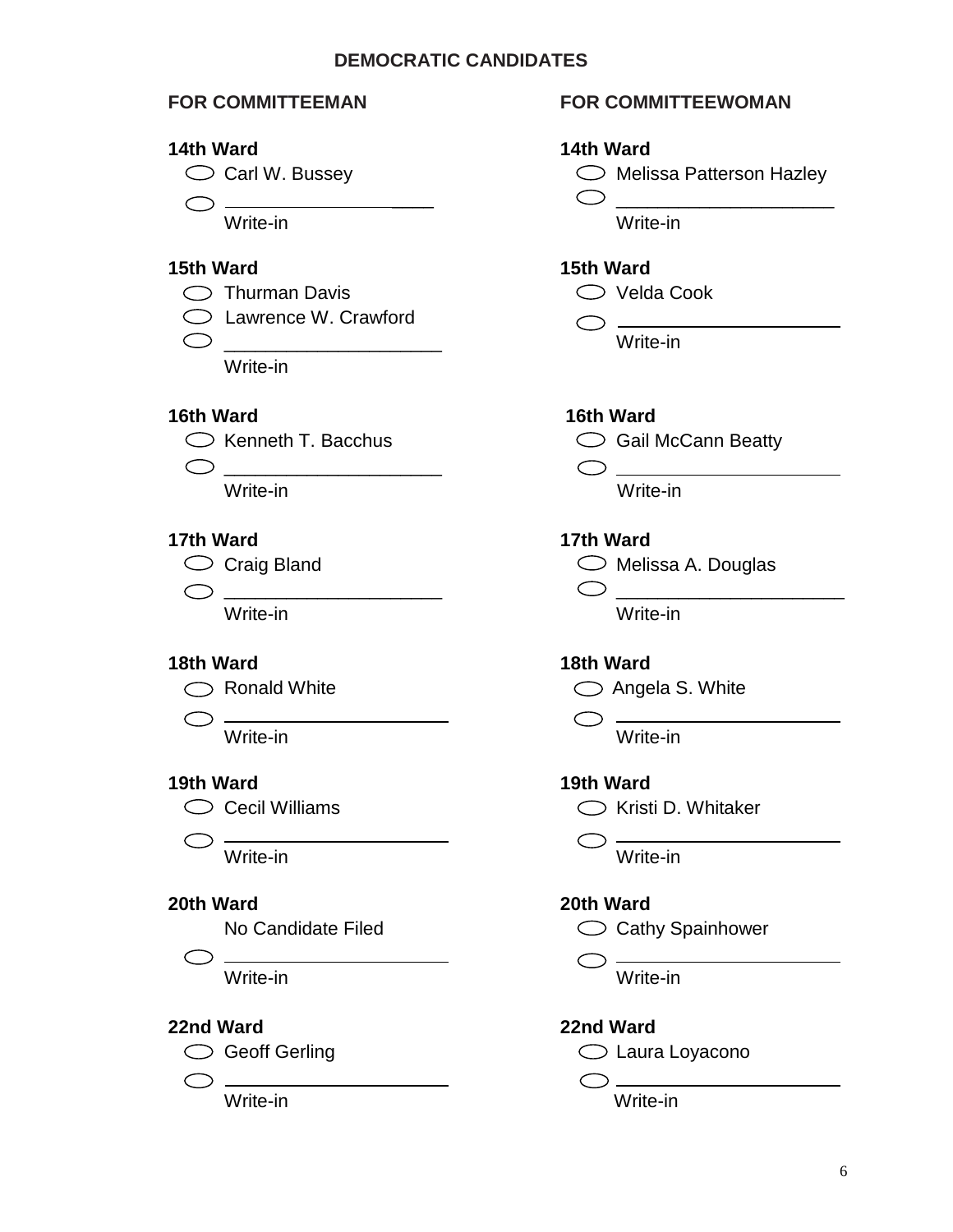### **DEMOCRATIC CANDIDATES**

### **23rd Ward 23rd Ward**

 $\subset$ 

 $\bigcirc$ 

\_\_\_\_\_\_\_\_\_\_\_\_\_\_\_\_\_\_\_\_\_

 $\bigcirc$  DaRon McGee  $\bigcirc$  Ann Coleman

### **FOR COMMITTEEMAN FOR COMMITTEEWOMAN**



Write-in Write-in

### **OFFICIAL BALLOT SPECIAL ELECTION HICKMAN MILLS C-1 SCHOOL DISTRICT OF JACKSON COUNTY, MISSOURI TUESDAY, AUGUST 2, 2022**

### **QUESTION**

Shall Hickman Mills C-1 School District of Jackson County, Missouri, without an estimated increase in the current debt service property tax levy, issue its general obligation bonds in the amount of \$20,000,000 for the purpose of constructing, improving, renovating or demolishing, repairing, furnishing and equipping school facilities, throughout the District? If this proposition is approved, the adjusted debt service levy of the school district is estimated to remain at \$1.10 (amount of current school district levy) per one hundred dollars assessed valuation of real and personal property.

 $\bigcirc$  YES  $\bigcirc$  NO